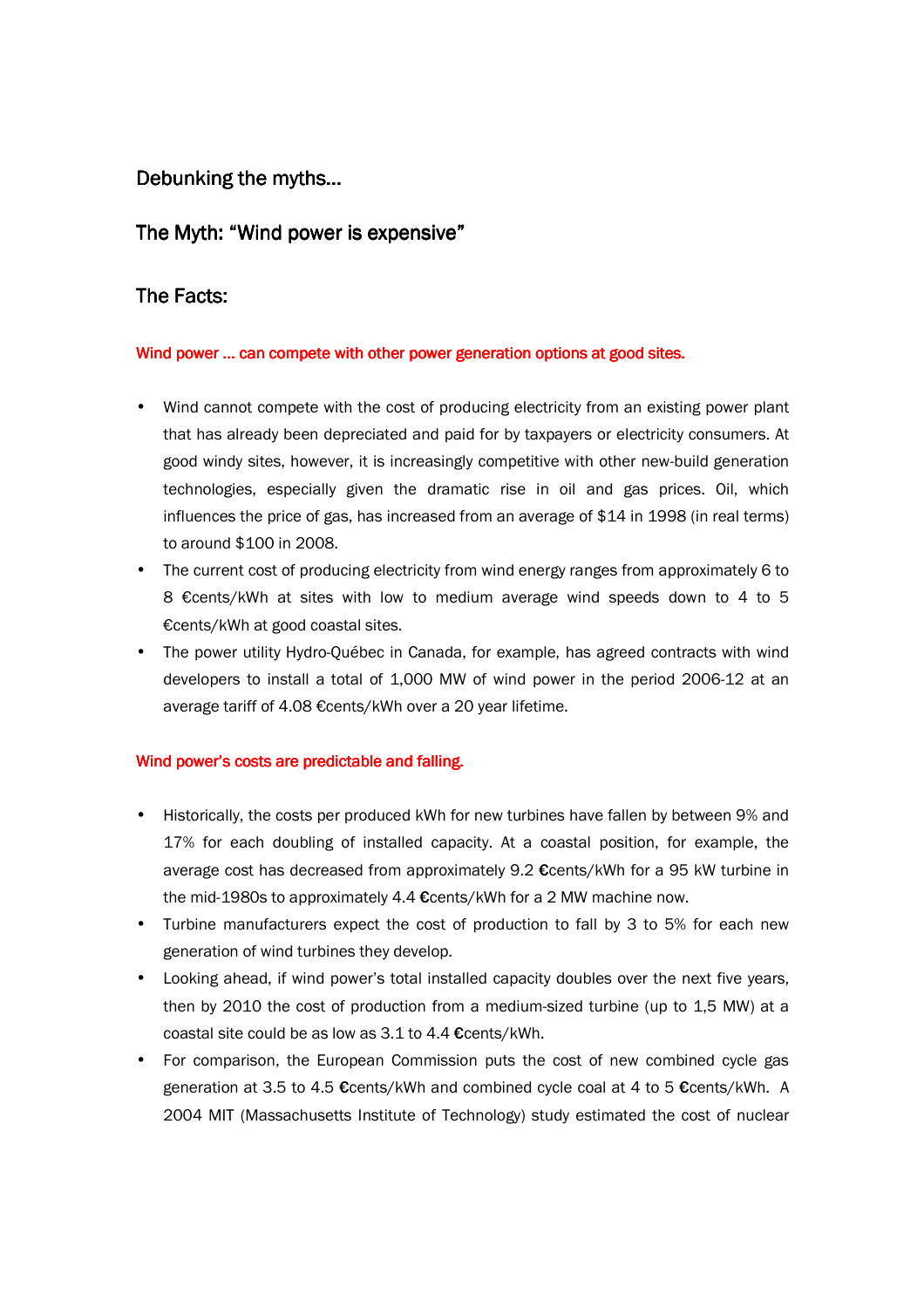generation at 5.1 €cents/kWh.

Wind power … would be even more economic if it operated on a level playing field.

- If the "external" costs of damage to health and other environmental effects of different fuels are added in, the European Commission Extern.E project has concluded that the cost of coal-fired generation would double and the cost of gas-fired generation increase by 30%.
- A recent study by Emerging Energy Research for turbine manufacturer Vestas concludes that if a cost of €30 per tonne of CO2 was applied to emissions from fossil fuel power stations, onshore wind energy would be the cheapest source of new power generation in Europe.

One of the most important economic benefits of wind power is that it reduces countries' and power producers' exposure to fuel price volatility. This risk reduction is presently not accounted for by the standard methods of comparing electricity costs, which have been used by public authorities, including the International Energy Agency and the European Commission, for more than a century.

# The Myth "Wind power harms the environment"

# **The Facts**

### Wind power... benefits the environment

- Wind power has a light footprint. Its operation does not produce harmful emissions or any hazardous waste. It does not deplete natural resources in the way that fossil fuels do, nor does it cause environmental damage through resource extraction, transport and waste management.
- In a wind farm the turbines themselves take up less than 1% of the land area. Once up and running, existing activities such as agriculture and hiking can continue around them. Farm animals such as cows and sheep are not disturbed.
- Any impacts on the local environment (see below) must be set against the much more serious effects of not developing renewable energy sources and thereby aggravating the pressures of climate change on the balance of nature.

#### Wind power… has limited impacts on habitats and wildlife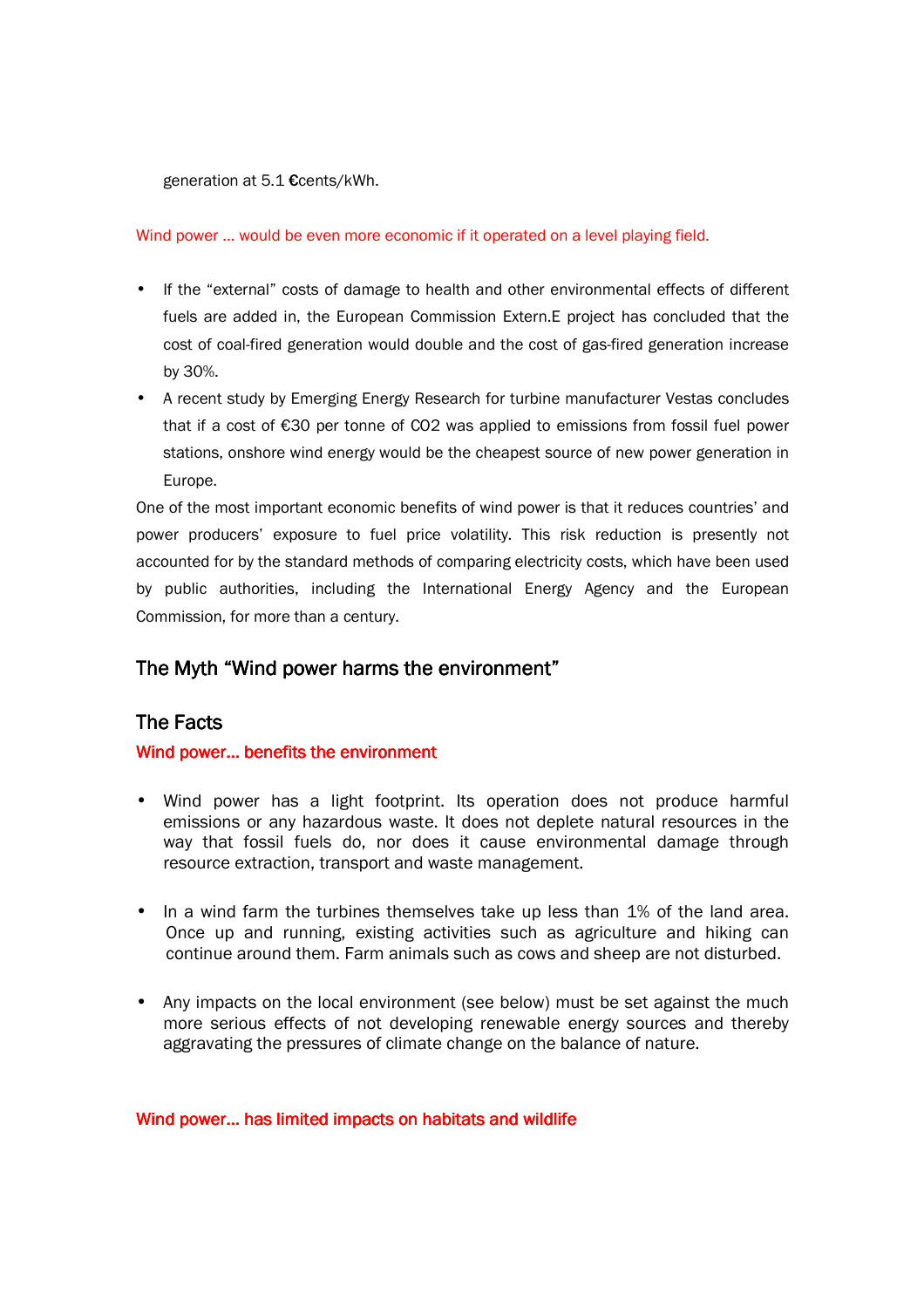- Wind farm developers are required to undertake an Environmental Impact Assessment to ensure that their potential effect on the immediate surroundings, including fauna and flora, are carefully considered before construction is allowed to start. They also work closely with conservation and wildlife groups to ensure that new developments are sympathetic to existing habitats. In many cases impacts can be avoided or reduced by adjusting the location of the whole project, the number of turbines or re-siting individual turbines.
- Wind power's overall impact on birds, bats, other wildlife and natural habitats is highly site specific. In addition, impacts from wind power are extremely low compared with other human-related activities. Deaths from birds flying into wind turbines represent a small fraction of those caused by other human-related sources such as cats and buildings. US statistics show 1 billion birds are killed by colliding with buildings each year and up to 80 million by vehicles. By comparison, it's estimated that commercial wind turbines in the US cause the direct deaths of only 0.01 - 0.02% of all of the birds killed annually by collisions with man-made structures and activities.
- In Europe, a 2003 study in the Spanish province of Navarra where 692 turbines were then operating in 18 wind farms - found that the annual mortality rate of medium and large birds was just 0.13 per turbine.
- In the UK, the Royal Society for the Protection of Birds says that "we have not so far witnessed any major adverse effects on birds associated with wind farms."
- Despite this minimal impact, extensive efforts are made to avoid siting wind farms in areas which might attract large numbers of birds or bats, such as migration routes. Avian studies are routinely conducted at wind sites before projects are proposed, and any changes monitored afterwards. With careful siting and strategic planning, the most sensitive areas can be avoided and wind development can proceed quickly.

#### Wind power... is not noisy

- At a distance of 300 metres, a modern wind turbine is no noisier than a kitchen refrigerator or a moderately quiet room. Improved design has drastically reduced the noise of mechanical components so that the most audible sound is that of the wind interacting with the rotor blade. This is similar to a light swishing sound, and much quieter than other types of modern-day equipment. Even in generally quiet rural areas, the sound of the blowing wind is often louder than the turbines.
- To avoid potential disturbance to neighbours, strict rules are applied by local authorities to ensure that wind turbines are located at an agreed distance from nearby houses.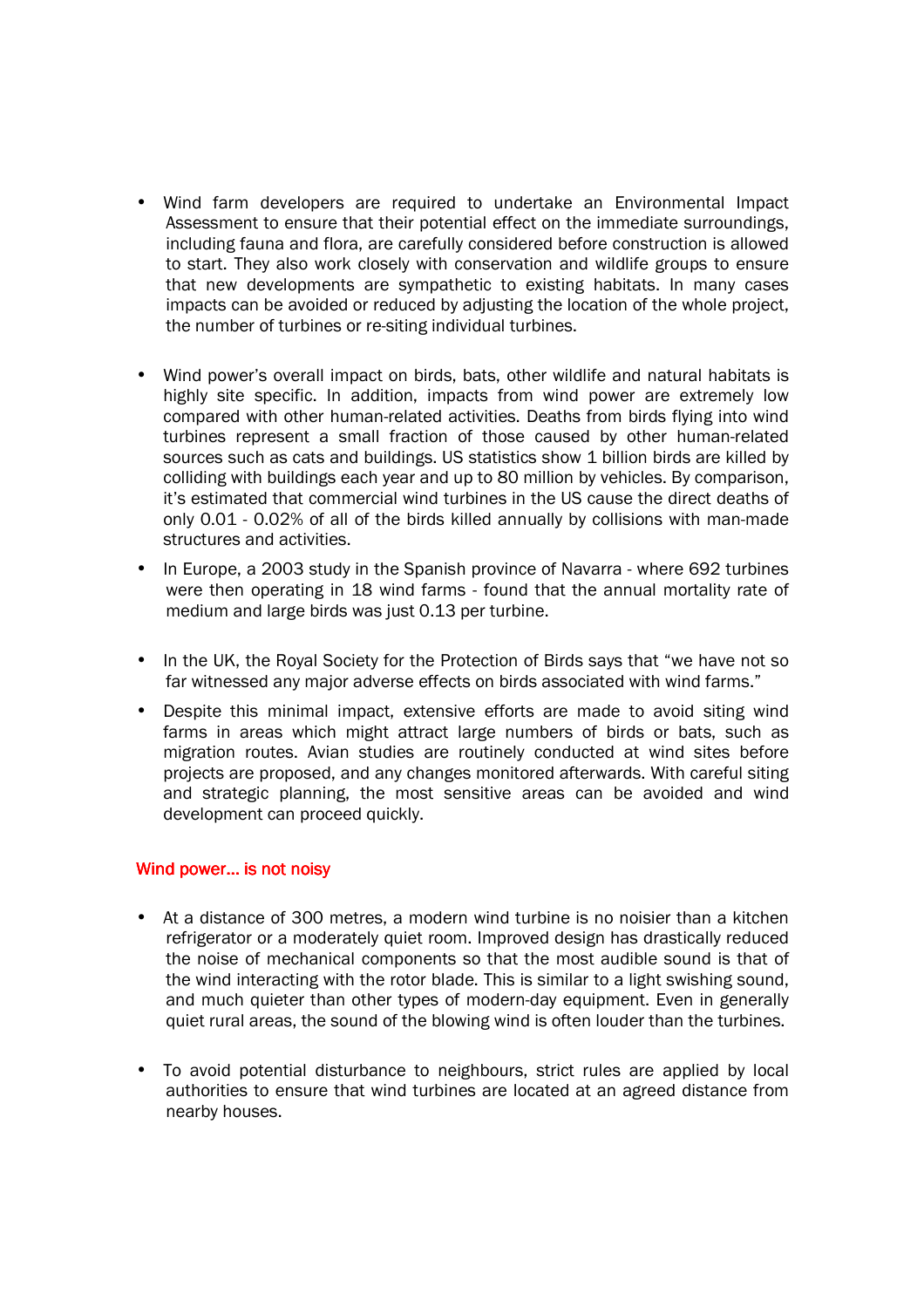- … has limited impact on the landscape
	- Wind farms developers have to take into consideration the potential landscape and visual impact when selecting a site. Visual simulations are produced and discussions held with the local community.

# The Myth: "Wind power is unreliable and always needs back-up"

## The Facts

### Wind power... is variable but not unpredictable

- The generation of electricity by wind turbines is dependent on the strength of the wind at any given moment. It is therefore variable, but not unpredictable. Wind farm sites are chosen after careful analysis (usually by on site anemometer masts) to determine the pattern of the wind "regime", including its relative strength and direction at different times of the day and year. This enables a forecast of likely output to be made, information which can be made available to the network operators who will distribute the electricity.
- Wind forecasting has improved enormously in recent years, partly based on better weather predictions by meteorologists. The closer to real time a forecast is made, the more accurate it will be.
- In Germany, a Wind Power Management System developed by the ISET research institute in Kassel enables predictions of the level of wind power generation to be made for up to 72 hours in advance. Since 2001, the error level in day ahead forecasts has been almost halved to 6% of Germany's installed wind capacity. At two hours ahead the error level is reduced to just 2.5%. (Source: "Integrating Wind Energy into Public Power Supply Systems - German State of the Art, ISET)

#### Wind power... does not need constant back-up

• Because of the way the electricity network is planned, there is no need to back up every megawatt of wind energy with a megawatt of fossil fuel or other power. All networks have enough spare capacity available to deal with disconnections,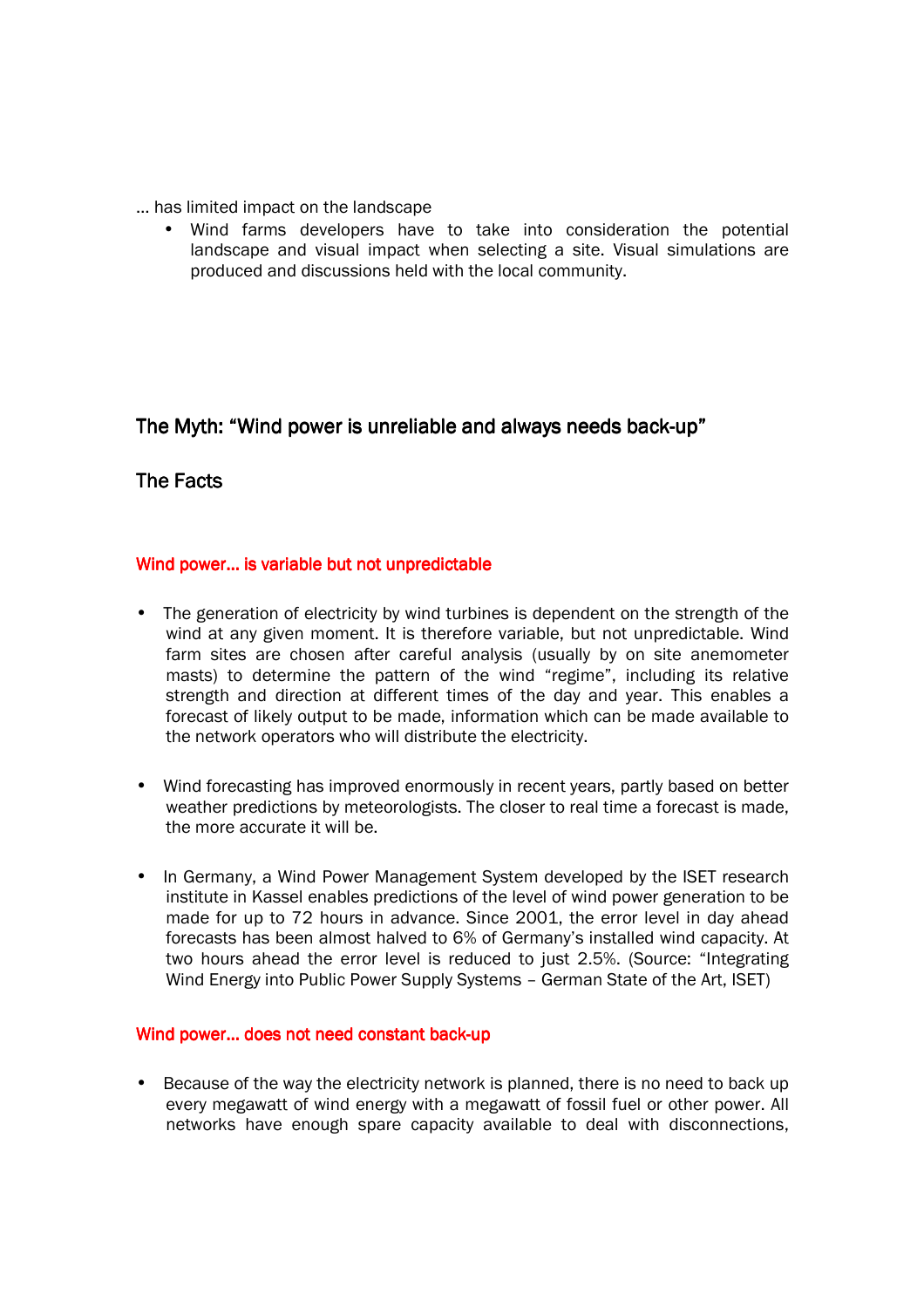breakdowns and sudden surges in demand. No power plant is 100% reliable. The network is designed to absorb many impacts, from electricity generation sources going out of service unexpectedly to industrial customers starting up energy intensive equipment. The grid operator constantly matches the electricity generation available to electricity demand, and wind energy's variability is just one more variable in the mix.

- At the current relatively small level of wind power in most countries, variations in the output from wind farms are barely noticeable over and above the normal fluctuation in supply and demand. There is therefore no need for additional backup because of wind energy.
- In the UK it is assumed that even if wind power were to provide 10% of the country's electricity needs, only a small amount of additional conventional backup capacity would be required - in the region of 300-500 MW. This would add only 0.2 p (0.3  $\epsilon$ cents) per kilowatt hour to the generation cost of wind energy and would not in any way threaten the security of the grid. (In fact, this is unlikely to become a significant issue until wind generates over 20% of total electricity supply.)
- No serious attempt has been made to quantify the cost of back-up needed when installing other generating technologies.
- A 2006 study by the UK Energy Research Centre concluded that the output from fossil fuel power stations will need to be adjusted to cope with fluctuations in wind power output, but this adjustment would be small and would have no significant effect on wind's contribution to CO2 savings. If wind power were to supply 20% of the UK's electricity, the study concluded, the cost to electricity consumers of handling its intermittency would be 0.1p (€0.15)/kWh.
- In Denmark, approximately 20% of electricity demand is already supplied by the wind, and is managed successfully by the Transmission System Operator.

## The Myth: "Wind power is highly subsidised"

### The Facts

#### Wind power... operates in a subsidised energy market:

• In the past, no electricity generating technology has been developed, introduced and become competitive without initial support. One reason is that many local or national governments either wholly or partially owned energy companies. This state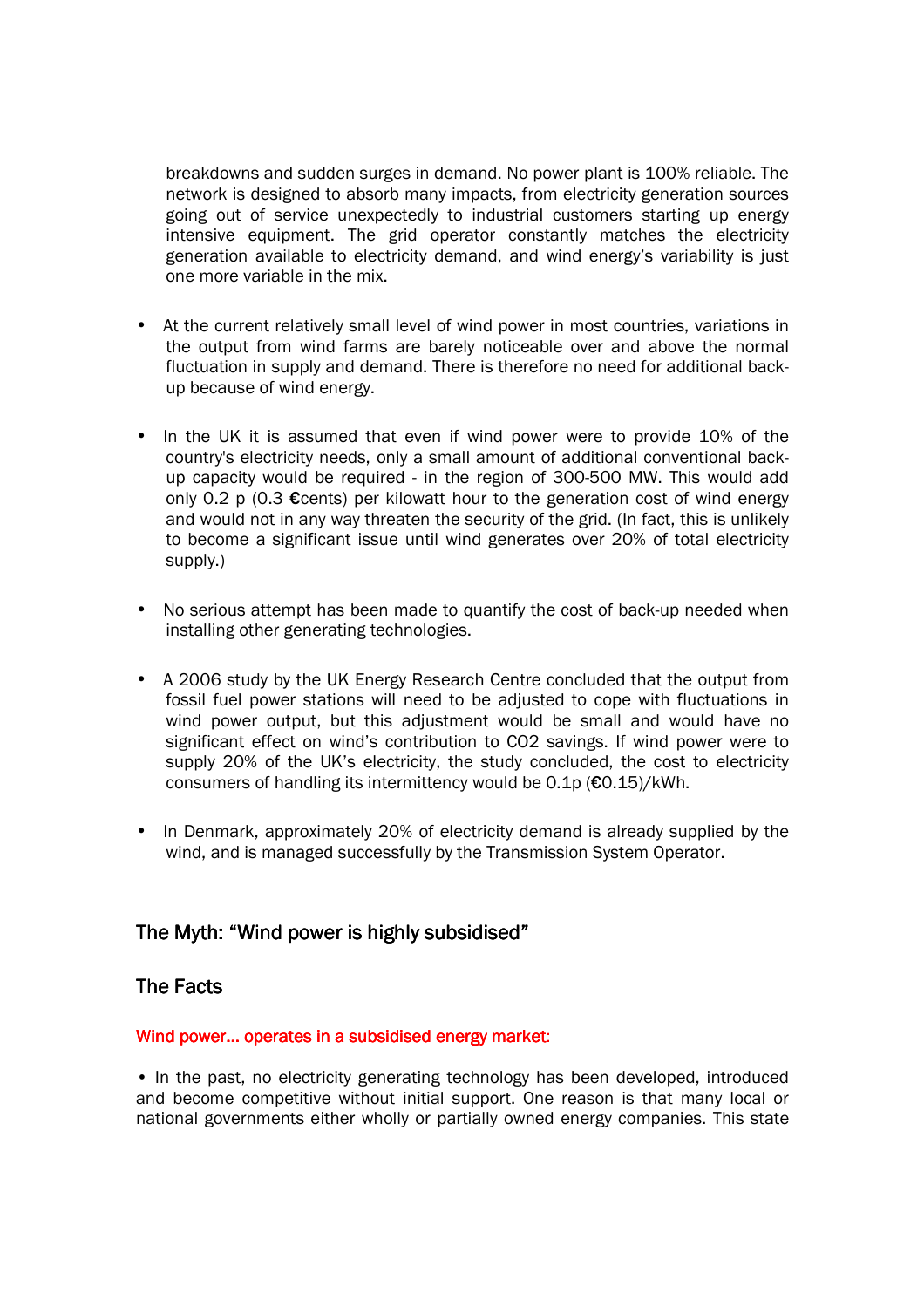backing has not been clearly documented, so it is not easy to accurately assess the financial support for well-established industries such as oil, natural gas and nuclear power during their development phase.

• In 2004, the European Environment Agency assessed direct and indirect energy subsidies by EU member states and the EU Institutions across the EU 15. The report estimated that total subsidies in 2001 were €29.2 billion, of which €23.9 billion was for fossil fuels and nuclear and €5.3 billion for renewables. The fossil fuel sector coal, oil and gas - receives three-quarters of all energy subsidies, primarily through the direct state aid given to the coal sector and preferential tax rates for gas and oil exploration. These financial incentives include tax deductions, loan guarantees, liability insurance and support for research and development. In Germany, coal mining absorbs almost 30% of all subsidies for trade and industry, receiving about €100 billion since 1980.

• Worldwide, according to the United Nations, conventional energy sources receive n estimated \$250-300 billion in subsidies per year. In the United States, or example, the federal government as paid out \$35 billion over 30 years to cover the medical expenses of miners suffering from "black lung disease". Such distortions mean that the true cost of "conventional" energy sources is not reflected in their market price.

#### Wind power... needs financial support to help "level the playing field" with other fuels

• The present situation is that environmentally harmful practices are accepted, and indeed often subsidised, and there are few taxes that fully reflect the "external costs" of electricity production (effects on environment, health etc). Without mechanisms to internalize these external costs, a second best solution to a level playing fi eld in the electricity markets is for member states (and potentially the EU) to enable adequate incentives to increase the proportion of renewable energy.

• Incentive mechanisms should be viewed as compensation for the lack of internalization of external costs in power production. Electricity generated by renewables replaces electricity generated by conventional fossil sources. The benefits are the damages that are avoided. Clean, renewable wind energy produces no emissions, requires no fuel and its cost is fixed and predictable over time.

• According to the European Commission's Extern-E project, the cost of producing electricity from coal would double, and that from gas increase by 30%, if external costs in the form of damage to the environment and health were taken into account. The study further estimated that these external costs amounted to 1-2% of EU GDP, or between €85 billion and €170 billion, not including the cost of global warming and climate change.

• The main purpose of the wide range of economic measures to support renewable energy technologies is to provide incentives for technological improvements, increased renewables capacity and cost reductions. This will ensure that we have